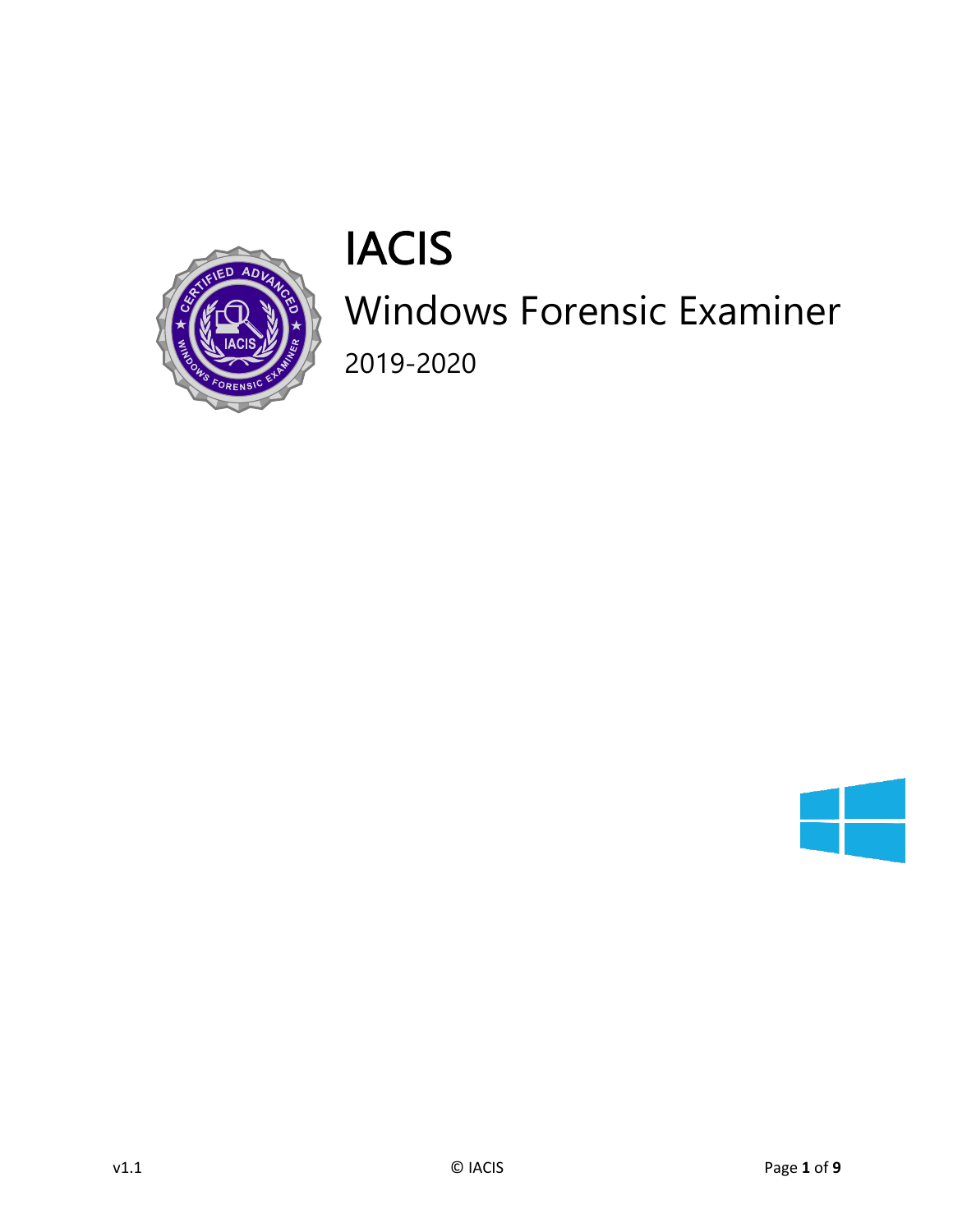### Contents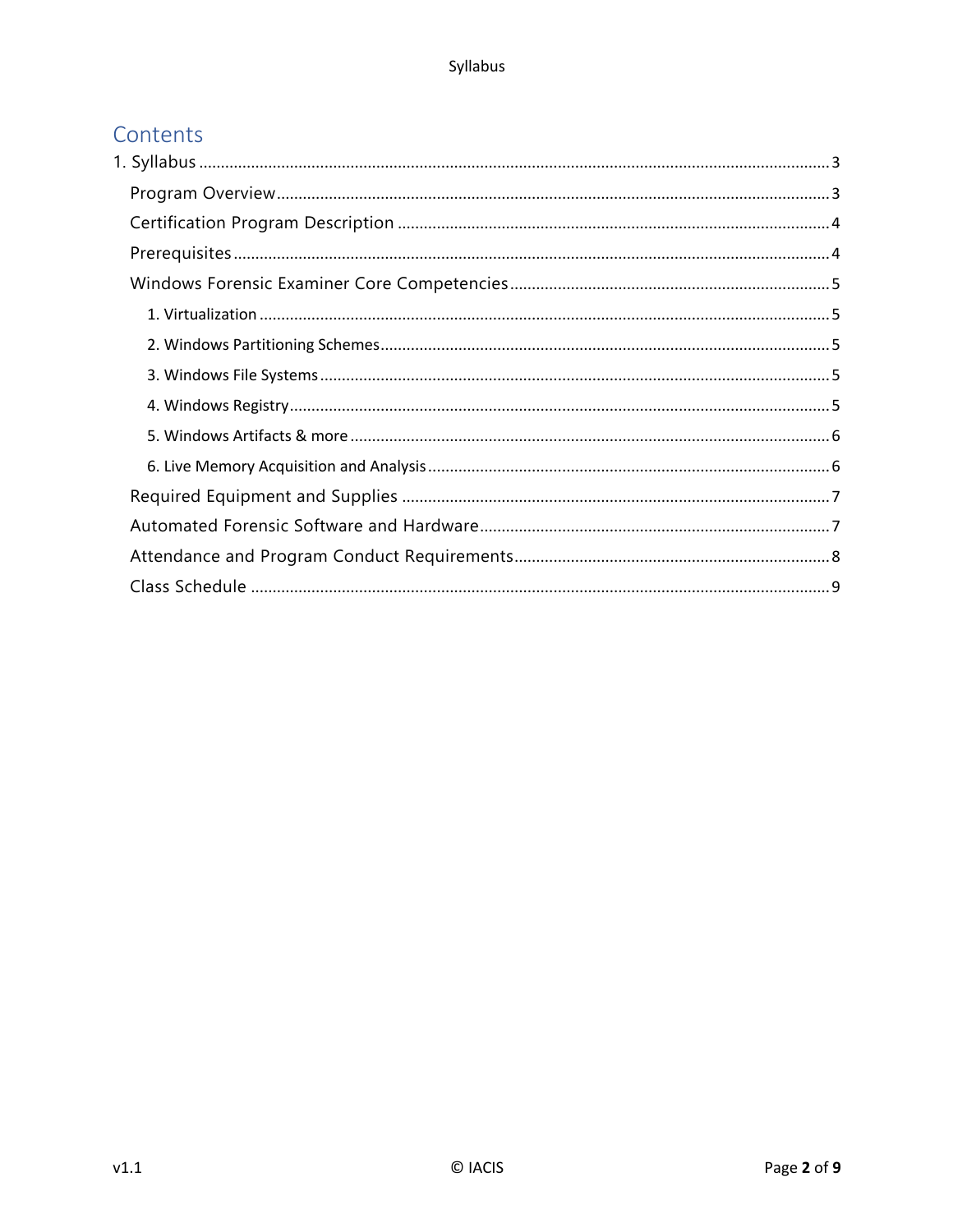## 1. Syllabus & Competencies

## Program Overview

The IACIS WFE Training Program is a 36-hour course of instruction, offered over five (5) consecutive days. The program is designed to provide students with a detailed study of the Windows Operating System.

Through a variety of lectures, instructor-led and independent hands-on practical exercises students will study the Windows Operating System in far greater detail, and with far more specificity regarding critical areas of forensic focus, than what can be accomplished in the more generalized, overview perspective of the BCFE Training Program.

In short, this program will focus on how a variety of Windows Operating Systems work "under the hood", with a focus on the most current/common versions. At the conclusion of this course, students will have a clearer understanding of various operating system artifacts and why they present as they do, and how knowledge of these artifacts can play a significant role in the forensic and investigative process.

The WFE Training Program champions a forensic tool-independent approach to learning. This approach allows for a deeper exploration of the underlying subject matter than might be afforded in other programs which are designed to complete a particular task or view/extract a particular artefact.

The WFE Training Program is designed to build on and expand the students existing forensic knowledge and skillset and is not an entry level class. Prospective students should reference the "Prerequisites" section elsewhere in this document for additional information about expectations for students.

The WFE Training Program will assist students in preparing for their CAWFE certification, however the training program is not taught to the certification, instead, students are recommended to take notes, participate, and make the most of the classroom environment. The material provided to students will be used as part of certification process, however, reading outside of the provided material is advisable and will benefit the student in obtaining a deeper understanding. As an example, the WFE material includes information about Artifact A, but the trainers focus on Artifacts B, C and D. The certification may include questions on Artifacts A and D.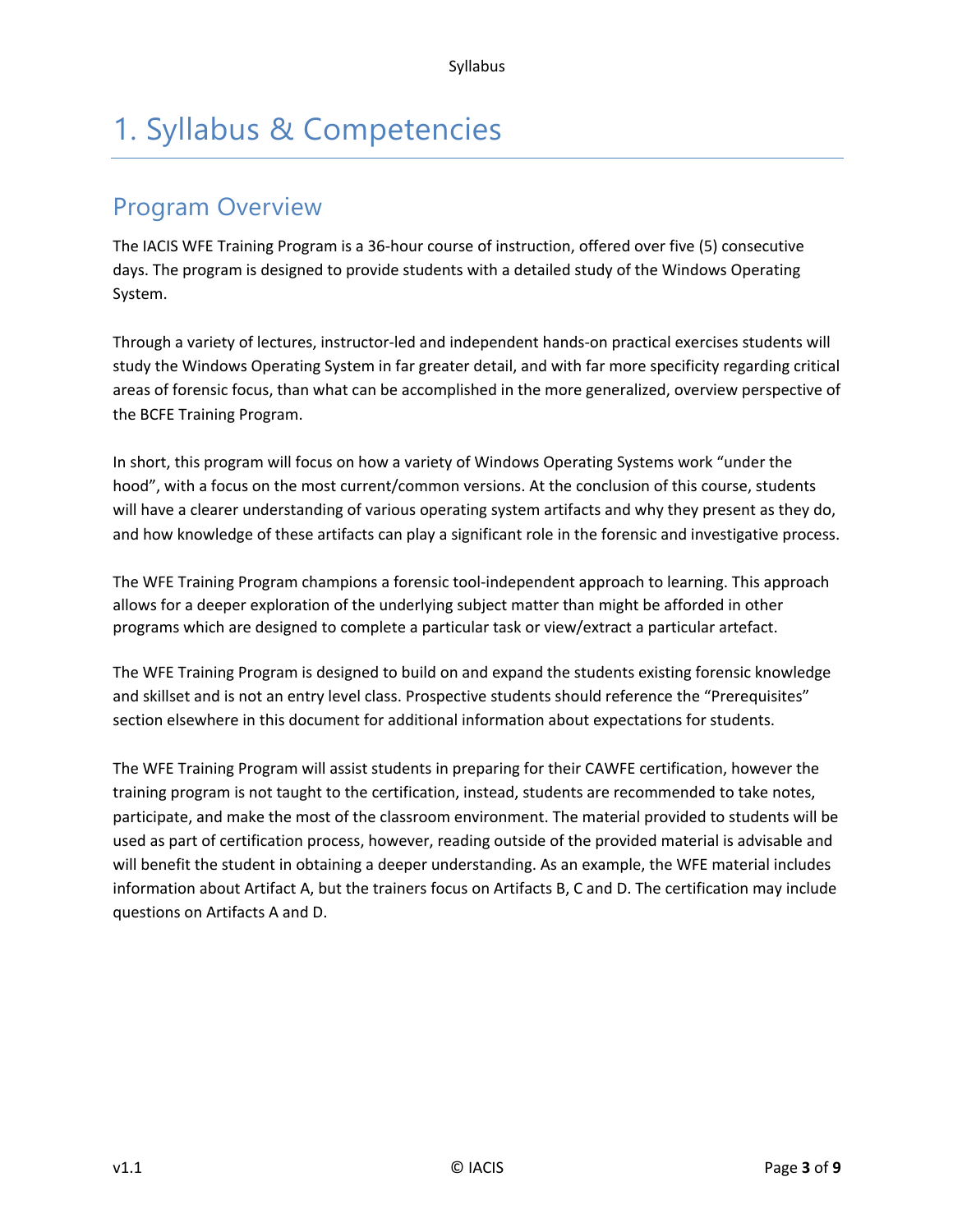## Certification Program Description

The Certified Advanced Windows Forensic Examiner (CAWFE) program is administered by the IACIS Advanced Certification Subcommittee. The CAWFE Certification is drawn from a set of competencies approved by several committees and the IACIS Board of Directors.

The CAWFE program is an assessment process and not a simple, single test. The process is composed of two separate assessments. The first component is the written examination. The second component is a practical assessment whereby candidates must answer questions that relate directly to a series of image files and Windows artifacts. Both assessments are completed online.

Application for the CAWFE Certification program must be made directly to the IACIS Advanced Certification Subcommittee prior to being enrolled in the CAWFE assessment program. If the candidate is required to pay a fee to register for the CAWFE certification, the requisite fee must be paid to the IACIS Treasurer BEFORE submitting the CAWFE application.

## **Prerequisites**

- Membership required.
- Basic Computer Forensic Examiner [BCFE] course **highly recommended** but not required.
- Certified Forensic Computer Examiner [CFCE] certification **highly recommended** but not required.
- A fundamental understanding of how to navigate through hex structures, for example; parsing the MBR and GPT structures and common NTFS metadata files would be advantageous.
- A fundamental understand of how to use the CMD prompt would be **highly recommended**.
- Students are expected to have a strong command of baseline computer forensic principles and methodologies as well as having computer forensic examination experience with Windows based computers.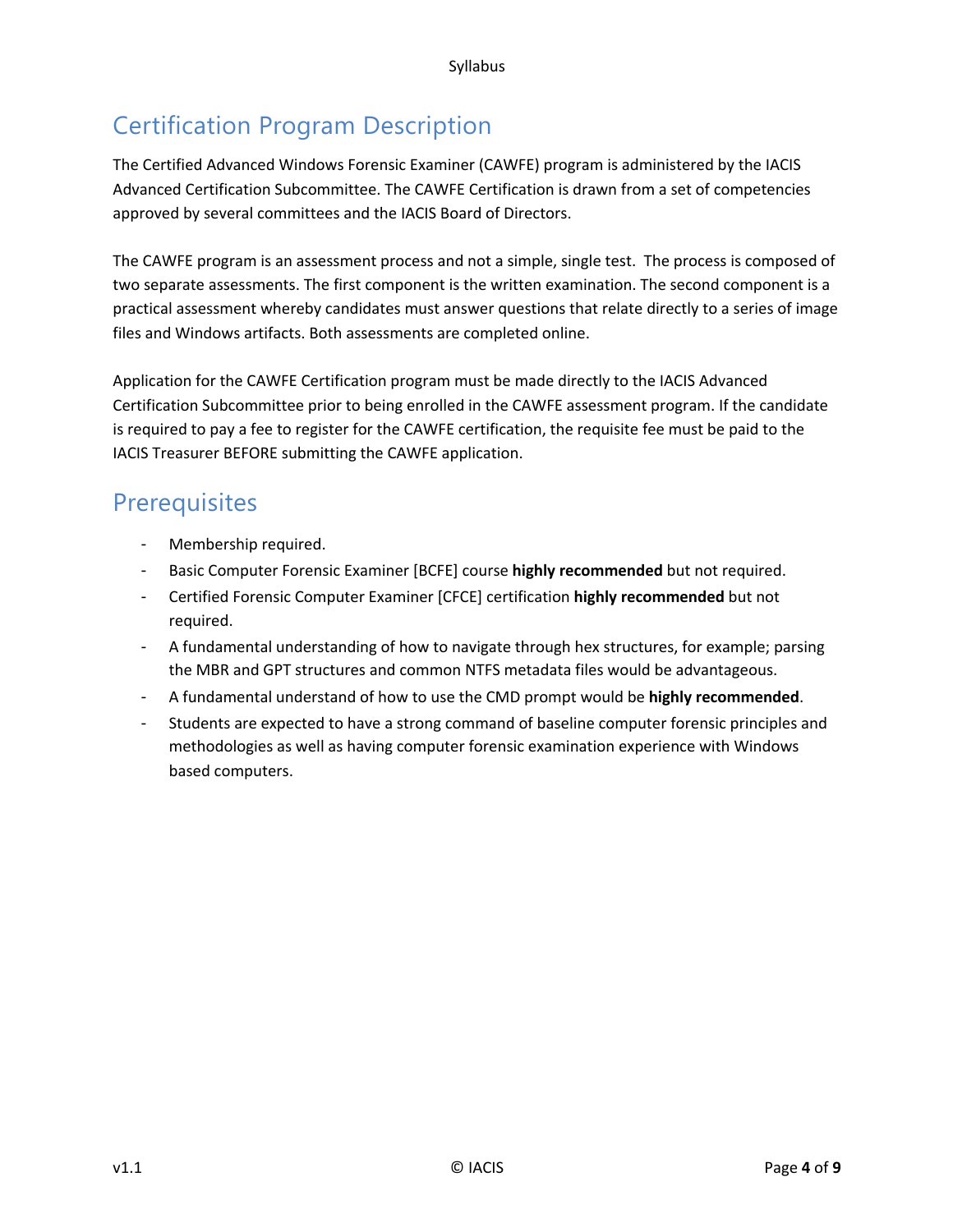## Windows Forensic Examiner Core Competencies

The WFE core competencies described below are a binding set of competencies that guide both the training and certification programs to ensure that the skills and knowledge delivered within the training program are the same set of standards evaluated within the certification program. The IACIS Standards Committee monitors both programs to ensure each adheres to strict guidelines of the established certification competencies.

There are six (6) competency areas addressed in the WFE Program:

#### 1. Virtualization

- a) Understanding of virtualization concepts, definitions and common technology.
- b) Ability to identify when virtualization has been used on a suspect computer.
- c) Ability to locate, mount and examine common virtual hard drives.
- d) Understanding of how to virtualize a suspect image.

#### 2. Windows Partitioning Schemes

- a) Ability to identify current Windows partition schemes.
- b) Knowledge of individual structures and system areas used by each partition scheme.
- c) Ability to identify the data stored in each of the system areas and how to parse it.
- d) Understand that partition schemes can be used with different file systems and operating systems and knowledge of which schemes are compatible with which file system.
- e) Define Globally Unique Identifier (GUID) and explain its application.

#### 3. Windows File Systems

- a) Understanding of file system concepts, technologies and metadata files.
- b) Ability to parse common metadata files.
- c) Understanding of common file system objects and how they are applied in the Windows operating system.

#### 4. Windows Registry

- a) Understanding of the limitations of examining a live registry.
- b) Understand how to capture a live registry.
- c) Understanding of the purpose and structure of the component files that are synthesized to create the Windows registry at system boot.
- d) Knowledge of how to search for and recover registry data located in unallocated space.
- e) Understand the concept of "registry virtualization."
- f) Be able to identify and extract key data from a "dead" registry.
- g) Be able to use the Windows registry to resolve unfamiliar file types and to gather potentially relevant data about software no longer installed on the system.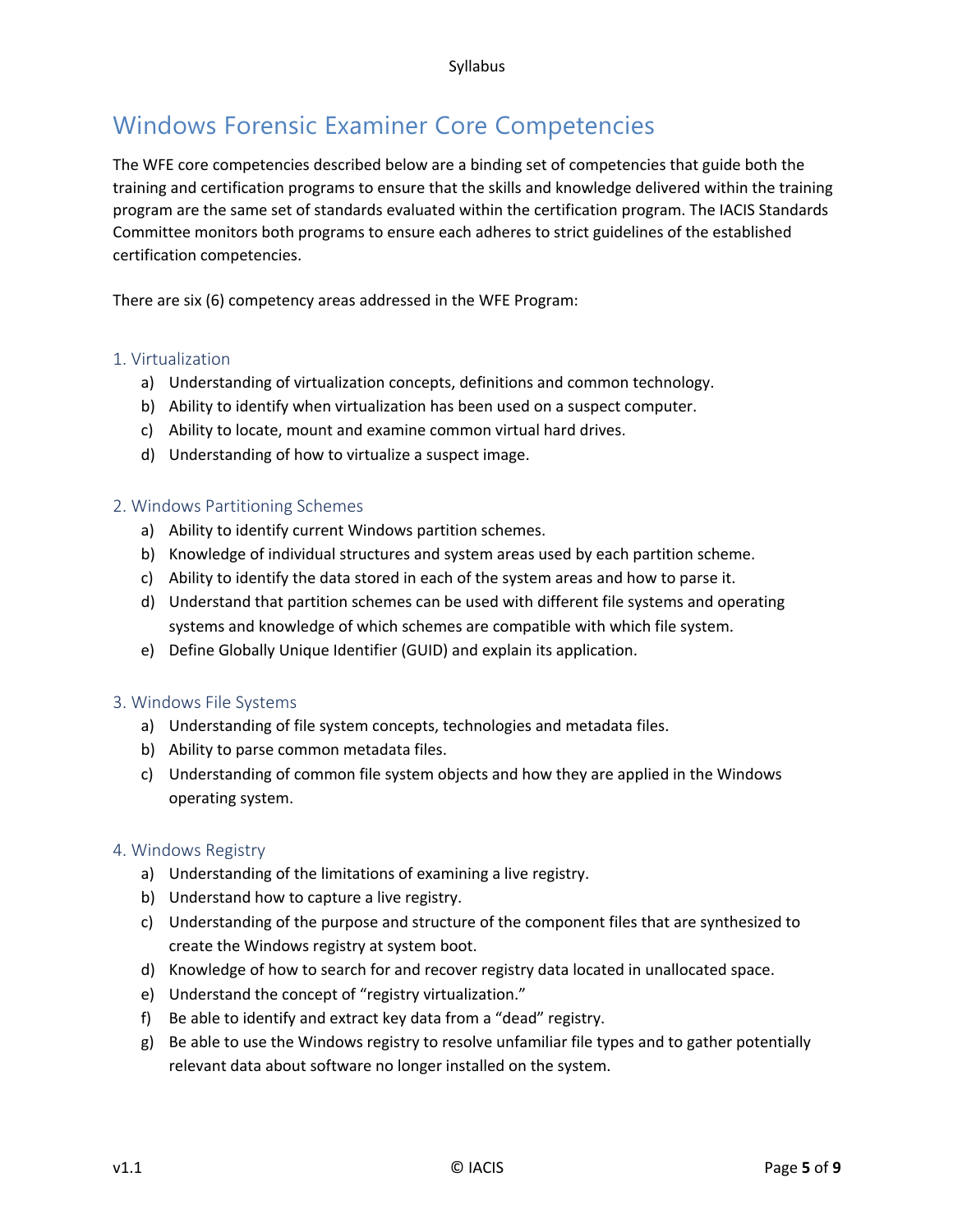- h) Understand the importance of restore points and volume shadow copy services as they relate to previous versions of component registry files.
- i) Understand the protected storage services of the registry, and know how to access protected data that may be available.

#### 5. Windows Artifacts & more

- a) Knowledge of common Windows artifacts and their locations.
- b) Knowledge of how the creation and longevity of various Windows artifacts are controlled by Windows registry settings.
- c) Knowledge of Windows artifacts based on known Windows installation defaults; and an understanding of the potential forensic relevance of not finding expected artifacts.
- d) Ability to recover "previous versions" of files as well as the ability to mount and recover data from Windows backup infrastructure.
- e) Understand Windows Encryption schemes; and knowledge of strategies for dealing with encryption.
- f) Understand Windows event logs and knowledge of common event log entries that can be of forensic relevance.
- g) Knowledge of how to search for and recover various Windows artifacts from unallocated space.
- h) Knowledge of the default folder structure and fully qualified paths created during the Windows installation process, and how these might change during a customized installation of Windows.
- i) Understand the use of folder virtualization in Windows.
- j) Knowledge of the various security features built into Windows, and the forensic implications related to these features.

#### 6. Live Memory Acquisition and Analysis

- a) Understand how to capture memory from a computer.
- b) Understand how to examine a memory capture for Windows based artifacts.
- c) Understand what processes are running on a live system.
- d) Knowledge of how to examine and interpret what processes were running on a Windows machine at the time the RAM was captured.
- e) Knowledge of network information available in memory and how to tie connections to a running process.
- f) Understanding of how to carve data from an acquired memory capture.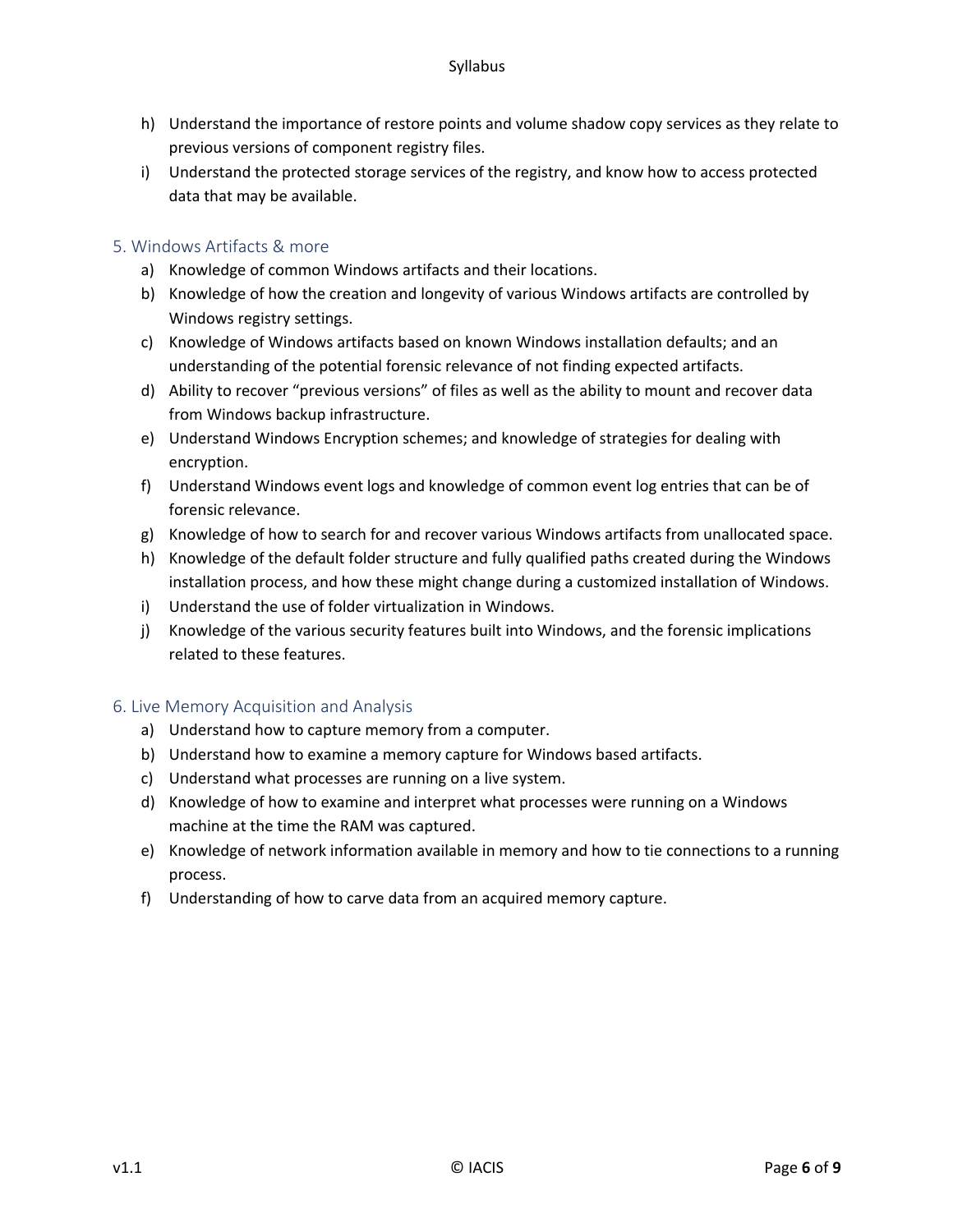## Required Equipment and Supplies

Students will be supplied with all the materials needed to successfully complete the WFE training program.

Students are not required to bring a computer with them to the training program: IACIS will provide all computers required for use during the training.

Students may bring a laptop computer or other computing device with them for personal use outside of the classroom. Students are not permitted to use their personal laptop computers, tablet computing devices, PDAs, cellular telephones, and other personal computing devices in the classroom.

Finally, under no circumstances shall students install any software on any classroom computer except as directed by an instructor.

## Automated Forensic Software and Hardware

IACIS adopts a forensic tool-independent approach to teaching computer forensics. IACIS does not endorse or support any particular forensic software tool, forensic hardware device, or any particular software program.

Automated forensic software tools might be used during instructional modules to illustrate teaching points and to facilitate the manual study of data structures and data recovery by using a limited functionality of a particular tool or suite of tools. Similarly, particular forensic hardware devices might also be used to teach students about particular forensic processes.

In cases where use of any particular hardware item or software program of any type is required for an instructor led activity, in-class practical exercise, or independent laboratory exercise, students will be provided access to the particular hardware item or software program, and there will be instruction as to the use of that particular hardware item or software program for the *limited purpose of the activity at hand*.

Regardless of what hardware items or software programs might be used, the purpose of any instruction provided with respect to the items or programs, is solely intended for the immediate purpose of the instructional block at hand, and is *not* designed to provide specific training on that hardware item or software program.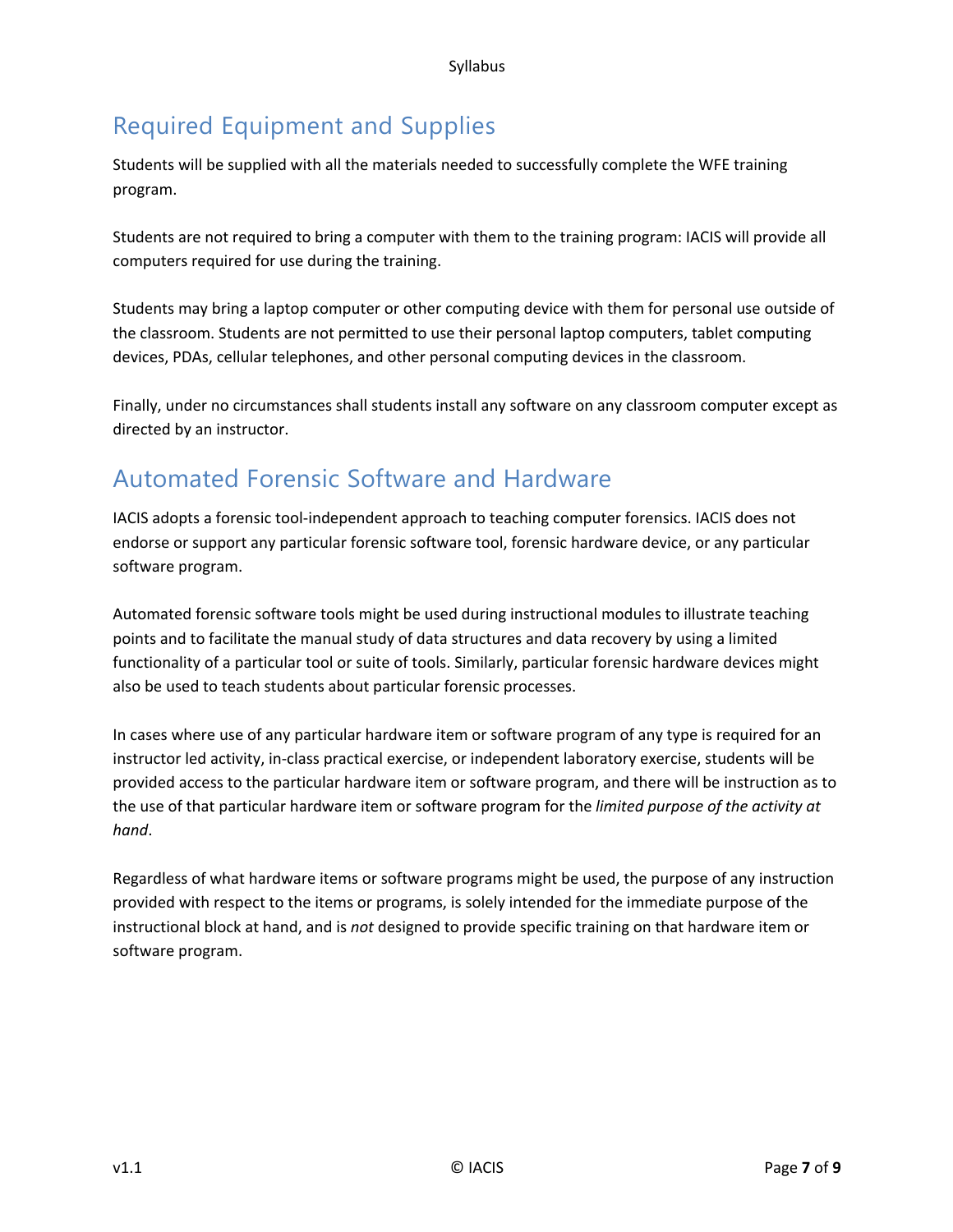## Attendance and Program Conduct Requirements

The WFE training program provides thirty-six (36) hours of instruction (lunches/breaks are not included within this 36 hours). The program runs for five (5) consecutive days between 08:00 AM to 5:00 PM, the final day should finish by 03:00 PM. There is a 60 minute lunch break each day, usually from 12:00 noon to 1:00 PM. Trainers aim to allow for a short break at the top of each hour.

On the first day, from 8:00 AM to 10:00 AM, this time is used for administrative purposes. In this time, staff and students will introduce themselves. Following this, information about the week ahead will follow. The two hours is considered part of the overall program due to the vital information provided. The time allocated may be reduced assuming a smaller class.

On the last day of the program the entirety of the instructional day (8:00 AM to 3:00 PM) is dedicated to normal instruction, per the published class schedule, meaning that students should not expect early dismissal from class on that day, and should consider this when budgeting and planning lodging and travel arrangements.

Students are expected to attend all classroom sessions. Classes begin promptly, and students are expected to be prepared to begin the instructional day on time.

IACIS understands that unforeseen circumstances and emergency situations may arise, and so students are permitted to briefly leave the classroom to deal with such situations. That said, students who have absences from class may not be issued a certificate of completion at the end of the program, and may not qualify for entry into the CAWFE process.

While students are encouraged to take notes during classes, activities, and laboratory sessions, students are not permitted to use their personal laptop computers or other personal computing devices of any type during any classes. Similarly, **students are not permitted to use any audio or video recording devices**, at any time during any classroom or laboratory session.

Students are expected to dress professionally and appropriately for a "business casual" environment (collared shirt, slacks, etc.). Shorts, tank tops, sandals, flip flops, and similar casual dress is not permitted in the classroom at any time.

Something for students to consider is that classrooms are air conditioned, and the temperature is set lower than what may be expected. There may be times when all of the computers are operating and it may get warm in the classroom, however more often the room can become too cold for some students. Please consider dressing in light weight clothing and bringing a sweater or light jacket to wear, if needed.